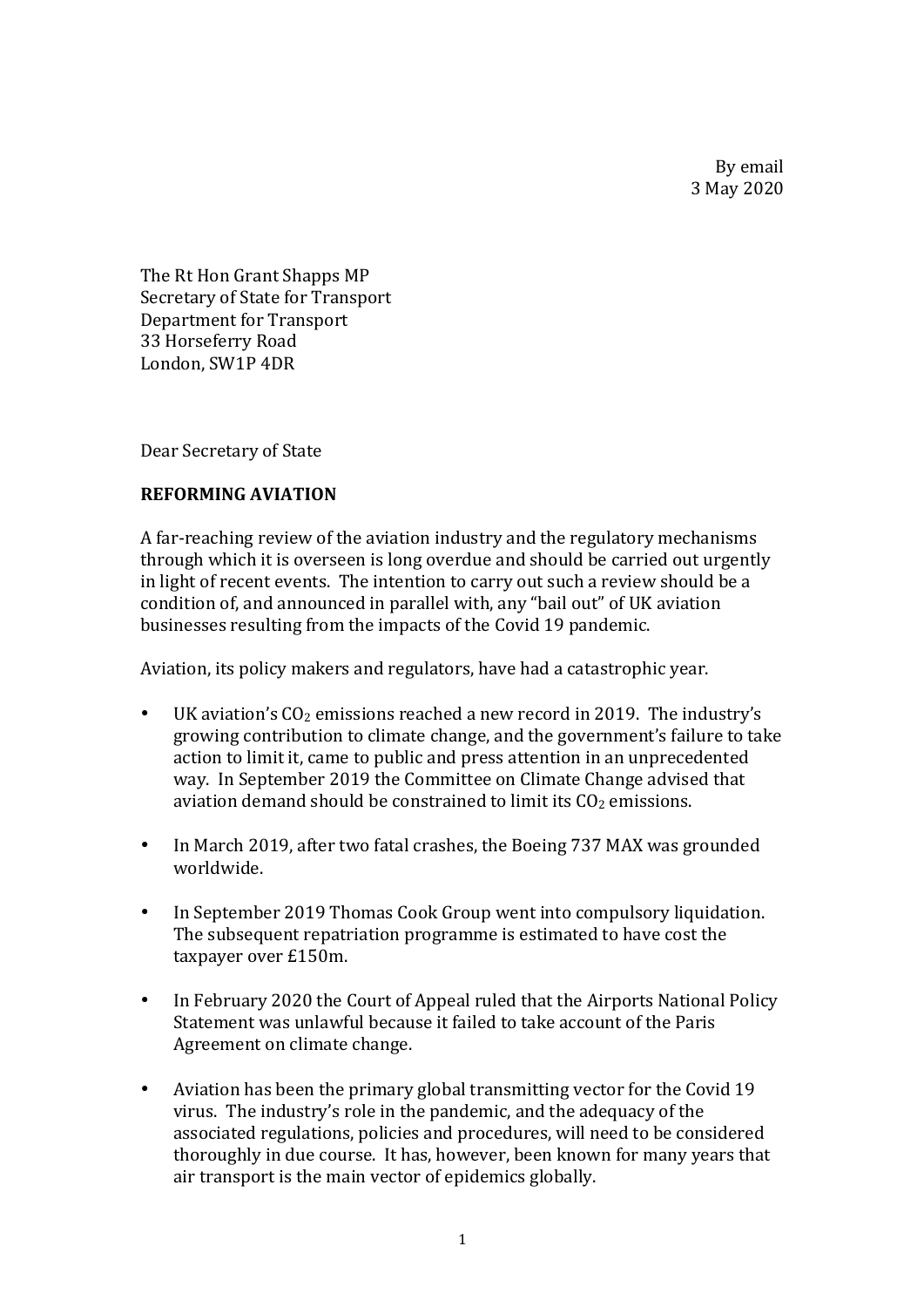Each of these events taken alone is exceptionally serious. They have imposed substantial economic, environmental, health and social costs. Many lives have been lost. In each case the industry, and the policies and regulatory mechanisms through which its impacts should be managed on behalf of society as a whole, have been found wanting. Collectively this track record amounts to a systemic failure of the aviation industry and its regulators and policy makers.

Two key, and now deeply engrained, issues underpin and link these events.

First, the aviation industry is routinely excused from taking adequate responsibility for its adverse impacts on society. Aviation enjoys immense legal, fiscal, public funding and other privileges. The last 12 months suggests it takes these privileges for granted and its responsibilities too lightly. It expects the industry's interests to be prioritised in all circumstances, based on a systematically overstated view of its economic and societal contribution. Its core low-margin high-volume business model - for which it now demands subsidies and bailouts - is unsustainable and no longer credible.

Secondly, aviation policies and regulatory arrangements are demonstrably inadequate given the scale of the industry's impacts and risks involved. This is symptomatic of a relationship between government and the industry that has become too cosy. A culture has developed over many years, fed by well-funded and powerful lobbying, in which policy-makers and officials appear to believe and act as though their main role is to advance the industry's interests rather than to regulate it effectively.

The result has been a regulatory vacuum as regards the industry's environmental, noise and health impacts and consistent failure to put in place policies that adequately balance all relevant interests. It is no longer sufficient for government to sit on the sidelines applauding inadequate and unenforced industry-led road maps and action plans. Or for it to rely on international organisations knowing they do not have the means to effect change on the scale needed. The government should prioritise its responsibility for regulating aviation, not its role as the industry's cheerleader.

The starting point should be a thorough review of aviation's current and longerterm role in modern society, the privileges it enjoys, the costs and other impacts it imposes, and the regulatory mechanisms through which it is overseen.

No such review has taken place since the industry was transformed by privatisation, competition and deregulation. The previous government's Green Paper, Aviation 2050, was an opportunity to do so but failed to address fundamental economic and environmental issues. It is now severely out of date.

Any review must strike an equitable balance between the benefits aviation brings and its adverse environmental, economic and health costs. That balance must be based on an honest assessment of aviation's contribution and its impacts.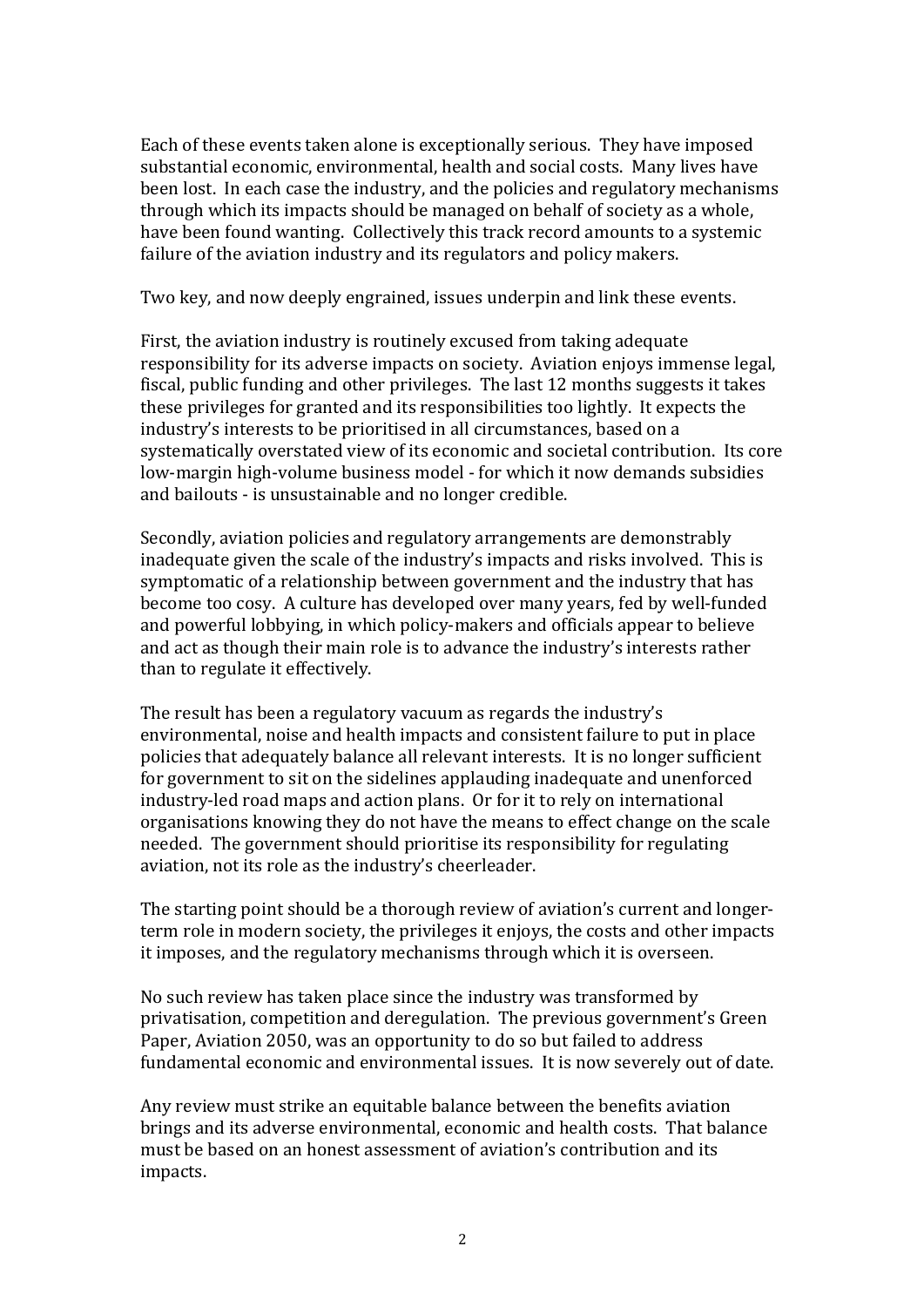The industry seeks to portray itself as a key contributor to economic growth and trade. That is no longer the case. Air transport, and services incidental to it, account for less than 0.7% of GDP and only 0.4% of jobs. Today's aviation's industry provides overwhelmingly leisure, not trade, services: over 80% of UK passengers travel for leisure purposes. And it primarily serves a small proportion of society: 15% of people take 70% of UK flights. But the industry is projected by the Committee on Climate Change to be responsible for nearly 35% of the UK's residual  $CO<sub>2</sub>$  emissions by 2050.

Given this profile one of the foundations for any review should be the commitment in the 2003 Aviation White Paper, never implemented, that aviation should pay the external costs its activities impose on society at large  $-$  in other words that the price of air travel should reflect its environmental and social impacts. It will also be essential to take a longer-term view, particularly given the lessons learned during the current pandemic about the risks involved in instant global travel and global trade dependency.

Aviation's environmental, health and financial costs to society, and the inadequacy of associated policies and regulatory mechanisms, have become starkly clear in the last twelve months. Significant reform is required. A wideranging review of the industry, its obligations to society, and the way it is regulated should be announced urgently and be a condition to any bail out.

We fully understand that these are very challenging times for the aviation industry. It would, however, be a serious mistake to allow the post-coronavirus aviation industry to be built on the same foundations as the pre-coronavirus industry. The industry of the future must think, behave and be regulated very differently from the one that has failed so comprehensively in 2019/20.

We are ready to engage fully with your Department in this wide-ranging review to achieve a sustainable future for UK aviation.

Yours sincerely

 $\mu$  $\bullet$ 

Peter Barclay, Gatwick Area Conservation Campaign Sarah Clayton, Airport Watch Andrew Lambourne, Luton and District Association for the Control of Air Noise Charles Lloyd, Aviation Communities Forum Paul McGuinness, No 3rd Runway Coalition Helena Paul, Edinburgh Airport Watch Martin Peachey, Stop Stansted Expansion John Stewart, Heathrow Association for the Control of Air Noise